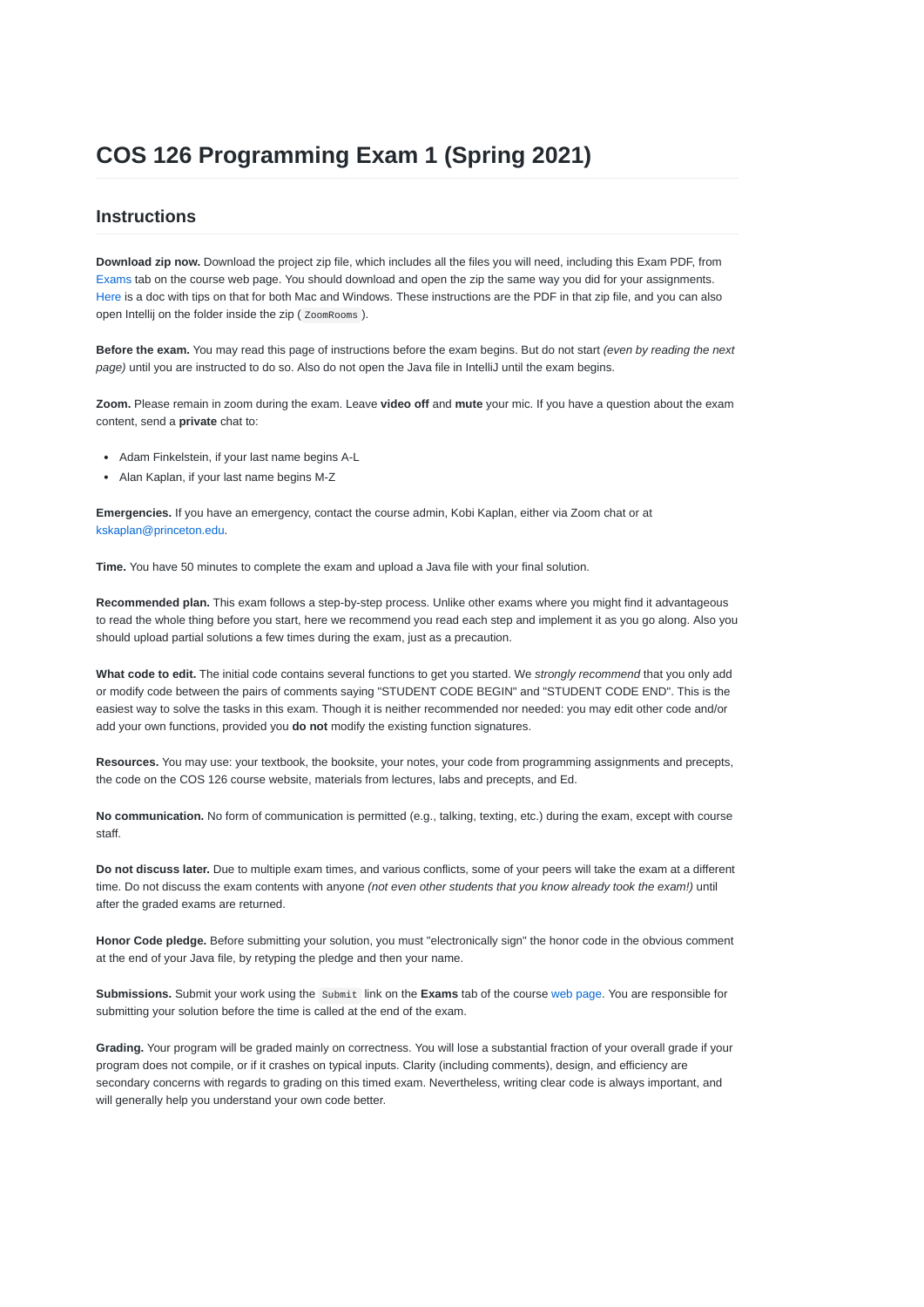#### **Background**

You are an engineer at a startup company called Zoom, writing software for online video meetings. A feature commonly used in classroom settings is called *breakout rooms*. It allows teachers to divide a large class into smaller groups, each of which meets independently in different "rooms."

**Greedy Algorithm.** Another engineer has already developed an algorithm to assign students to rooms in a "greedy" fashion, as follows. Suppose the room capacity is *N*. The greedy algorithm places the first *N* students in Room 0, and the next *N* students in Room 1, and so forth, until there are no students left. (Note that as engineers we are numbering the rooms starting with 0 – the convention we use throughout this exam.) Unfortunately there are some drawbacks to this algorithm, and your manager has asked you to provide some alternatives. But first you need to write some helper functions to support this algorithm.

# **Getting Started**

The only file you need to edit is zoomRooms. java, and it contains some code to get you started.

**Step 0**. Notice that if you compile and run the code it already does something:

```
$ javac-introcs ZoomRooms.java
$ java-introcs ZoomRooms greedy 3
Room: 0
-------
```
There are two command line arguments given: the string greedy and the number 3. The first one tells the program which assignment algorithm to use ( greedy in this case, and the other two options are robin and random ). The second argument is the maximum number of students the teacher wants in each room (3 in this case). You may assume this number is always greater than 1.

Also possibly helpful is a debugging function (called debug ) that tells you the state of some variables in the main function. It can be triggered by appending -debug to the name of the algorithm. So to show this special output, use the algorithm name greedy-debug , robin-debug or random-debug , like this:

```
$ java-introcs ZoomRooms greedy-debug 3
Called debug() function.
roomSize: 3
numRooms: 2
assignedRooms...
0: 0
1: 0
2: 0
3: 1
4: 1
names...
0: Ava
1: Ben
2: Carol
3: Dan
4: Emma
```
You do not need to use this function to write a good solution for this exam, but some people might find it helpful especially if they get stuck. Don't worry too much about the details of that debugging output right now – the different parts will become clear shortly.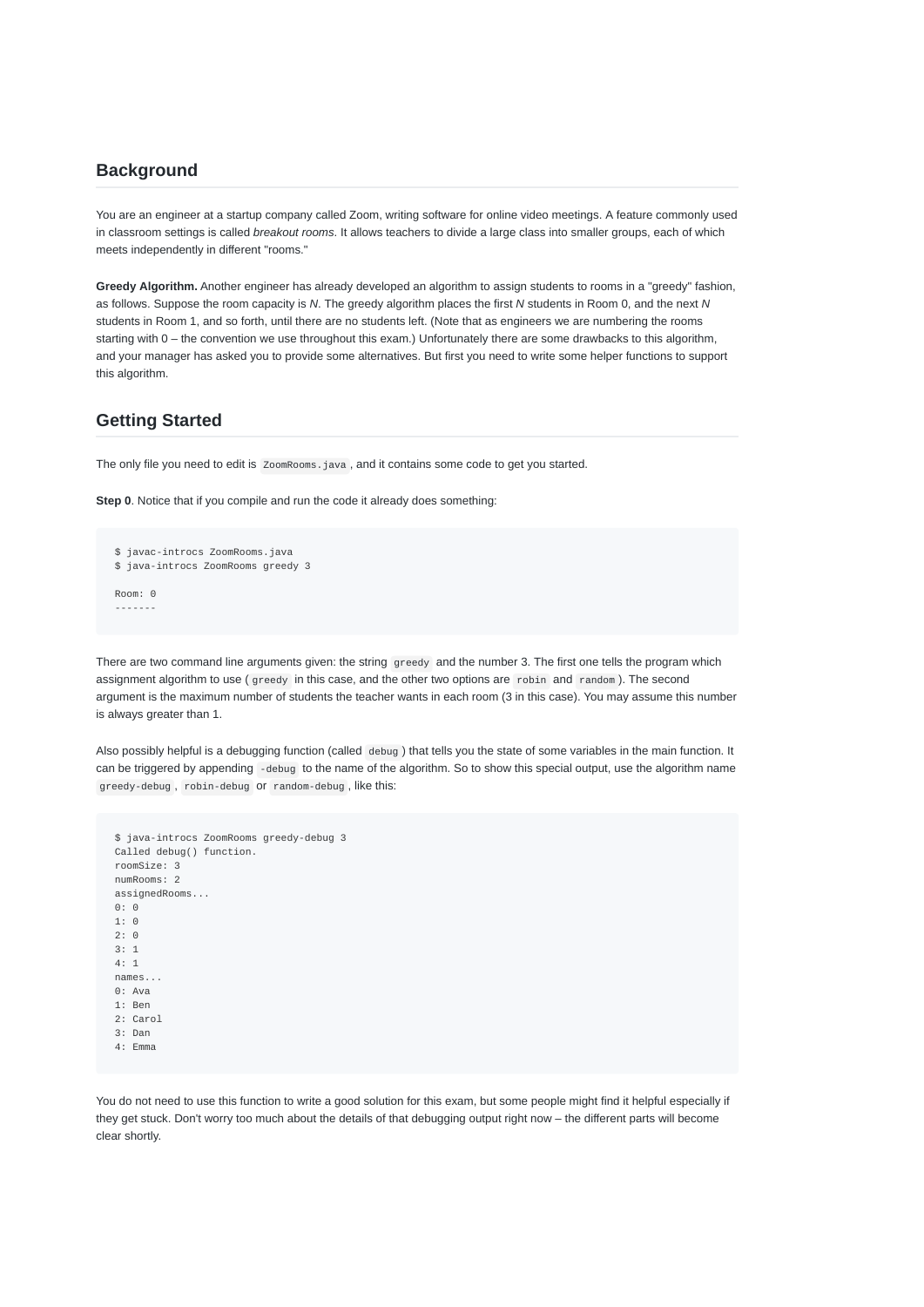Also as a reminder: the code you submit in the end should *still* compile, and also run without errors for all inputs that match the program specications.

## **The Exam**

**Step 1**. The starting code you ran in Step 0 only prints the first room. Modify the printRooms function so that it prints all numRooms rooms, by using a loop. If your changes are successful, when you compile and run it, ZoomRooms should now print out the headers for Rooms 0 and 1, as shown below. Note that there are still no student names printed yet, which will be addressed in the next step.

```
$ java-introcs ZoomRooms greedy 3
Room: 0
-------
Room: 1
-------
```
Step 2. Next you will modify the printRoom function so that it prints names of students in a room, not just the room number. This function has an argument room (the room number). It has two other arguments that are *parallel arrays:* assignedRooms and studentNames . The first array specifies which room each student is assigned to, while the second contains their names. Here's an example of what those arrays might look like in this program:

| index | assignedRooms | studentNames |
|-------|---------------|--------------|
| ი     | O             | Ava          |
| 1     | O             | <b>Ben</b>   |
| 2     | O             | Carol        |
| 3     | 1             | Dan          |
|       | 1             | Emma         |

Write a loop that considers each student in turn, and prints out the names of those students whose entry in assignedRooms match the room argument. For the example arrays shown above, if room == 1 , then printRoom would output the names Dan and Emma under the dashed line. So running the program again should produce this:

```
$ java-introcs ZoomRooms greedy 3
Room: 0
-------
Ava
Ben
Carol
Room: 1
-------
Dan
Emma
```
# **Upload through step 2...**

*This might be a good time to upload your partially completed exam.*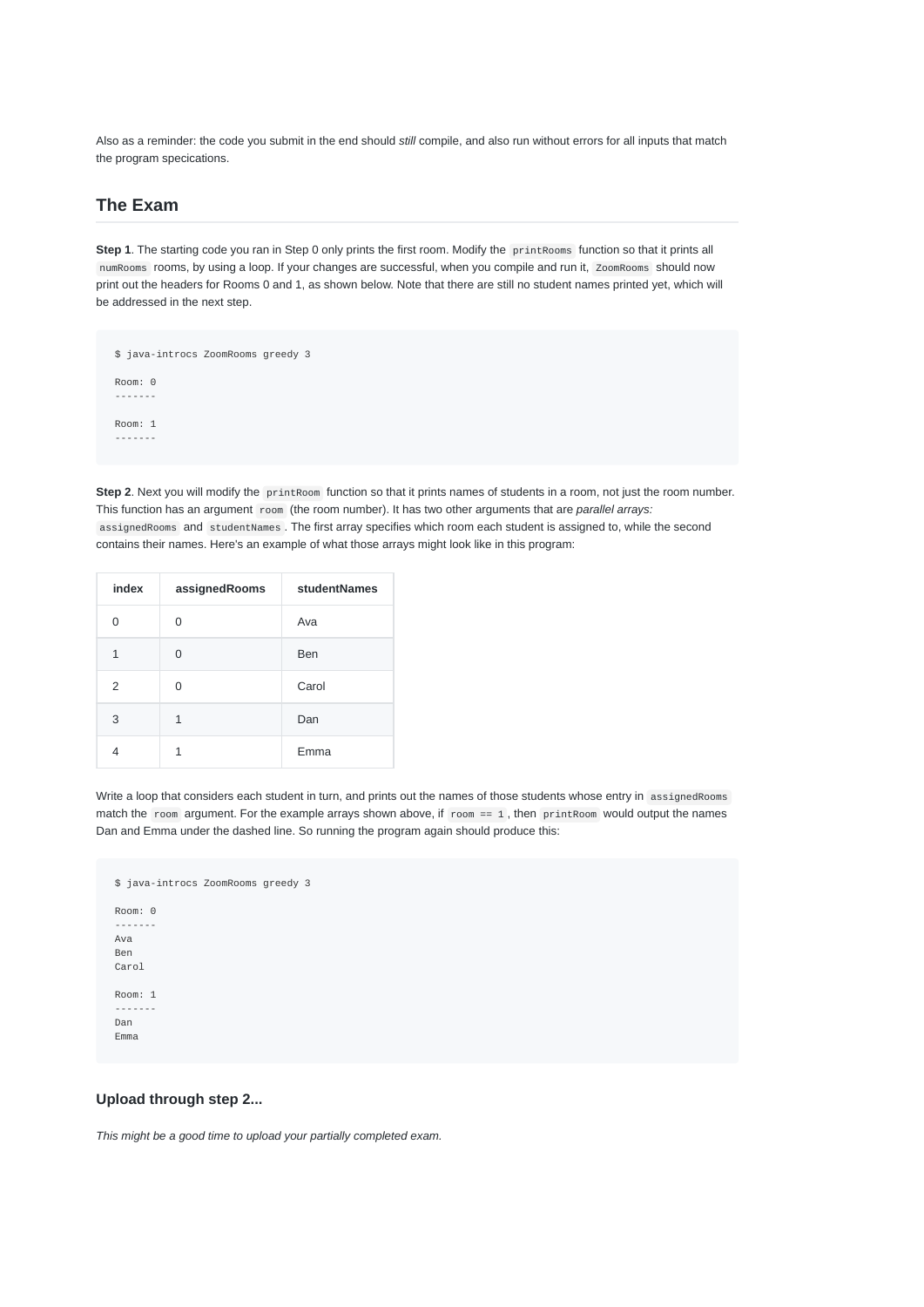Step 3. Your starting code has a function readNames returns an array of student names. The temporary code you were given always returns the same five names shown above (Ava, Ben, ...). Now you will change this function so that it reads from StdIn an integer *N* ≥ 0, followed by *N* names. You can assume that after *N*, the input will always be exactly *N* names, each on one line that could be read using the function stdIn.readString. There are several example data files in the directory that conform to this specification. For example names3.txt contains 3 names (Ava, Ben and Carol).

Your function should return an array containing those *N* student names. For example, if you provide the file names3.txt on StdIn your version of readNames would return the three names in that text file, and the output would be:

\$ java-introcs ZoomRooms greedy 3 < names3.txt Room: 0 ------- Ava Ben Carol Room: 1 -------

Note that with the code we have so far we will always print out exactly two rooms, regardless of the number of students or the room capacity. We will fix that next...

**Step 4**. Now you have a simple math problem. The second command line argument specifies the room size (the maximum capacity for each room). For example, in the command shown above it's 3 (right after the word "greedy"). Since the room size is 3, it means that Ava, Ben and Carol can all fit in Room 0.

The function roomsNeeded should compute the number of rooms needed; but as provided it always just returns 2, no matter what. It takes two arguments: numStudents (the total number of students) and roomSize (the size of each room, as specified on the command line).

Change this function to return numStudents divided by roomSize , **rounding up** to an integer in cases where it does not divide evenly. (Hint: there's a useful function the Math library.) Now you should get the following output, because only one room is needed:

```
$ java-introcs ZoomRooms greedy 3 < names3.txt
Room: 0
-------
Ava
Ben
Carol
```
To convince yourself that your function works, try it out with a few different inputs. Here are some example outputs that you could verify, and of course you can think of your own:

| numRooms | command                                             |  |
|----------|-----------------------------------------------------|--|
|          | java-introcs ZoomRooms greedy-debug 3 < names0.txt  |  |
|          | java-introcs ZoomRooms greedy-debug 3 < names3.txt  |  |
|          | java-introcs ZoomRooms greedy-debug 3 < names11.txt |  |
| 9        | java-introcs ZoomRooms greedy-debug 3 < names26.txt |  |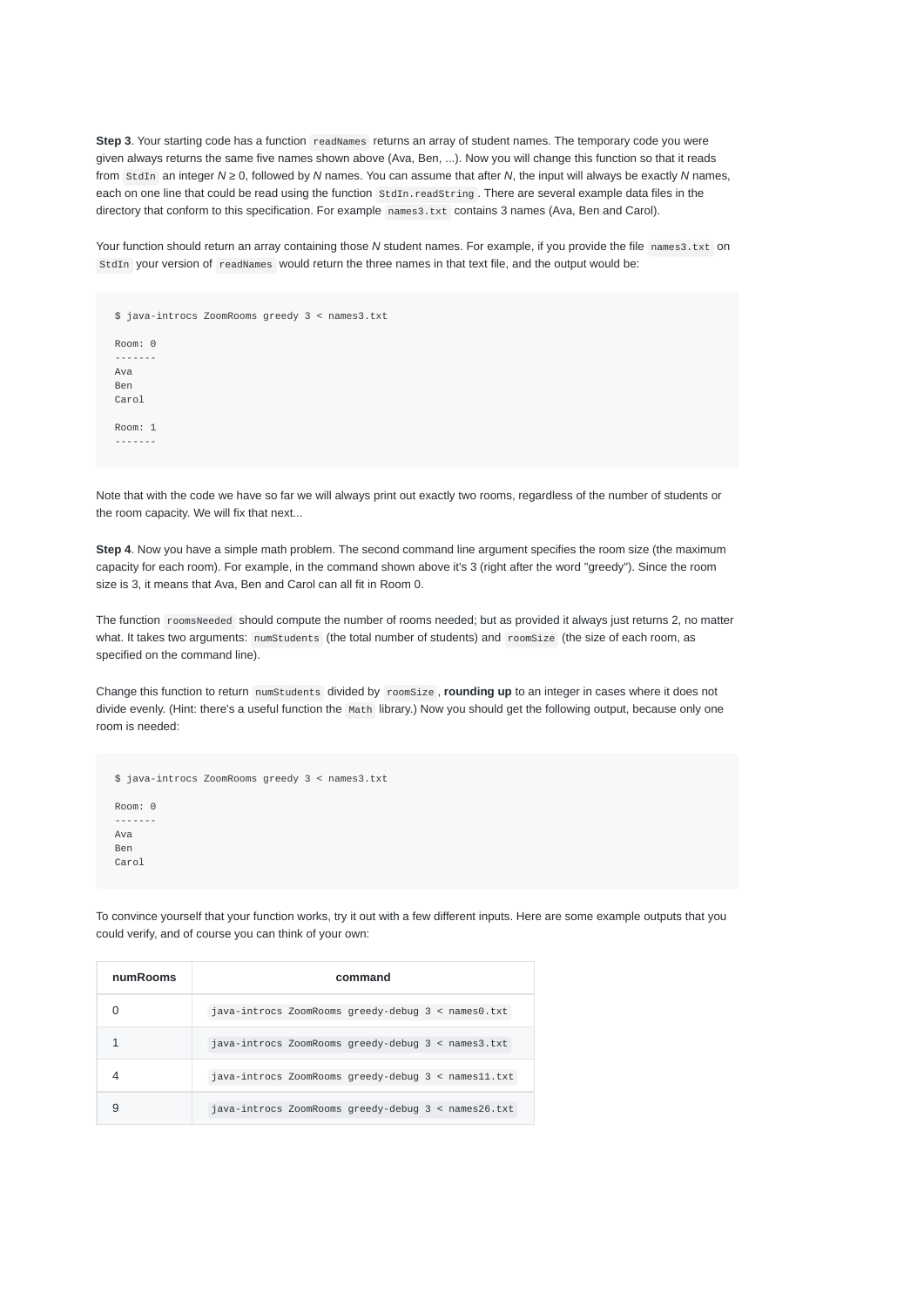#### **Upload through Step 4...**

*This might be a good time to upload your partially completed exam.*

**Step 5**. Now in the function assignRobin you will write an algorithm to assign the students in "round robin" order: the first student in Room 0, the second student in Room 1, third in Room 2, and so forth up to the *N*-th student in Room *N-1*. Next it wraps around: the *(N+1)*-th student goes in Room 0, and the *(N+2)*-th in Room 1, etc. After you implement this function, test it with various cases like this one:

Room: 0 ------- Ava Carol Emma Room: 1

\$ java-introcs ZoomRooms robin 3 < names5.txt

Just as in previous steps, if you prefer to see the "debug" version you could use something like:

```
$ java-introcs ZoomRooms robin-debug 3 < names5.txt
```
#### **Upload through Step 5...**

------- Ben Dan

*This might be a good time to upload your largely completed exam.*

#### **Bonus Challenge**

**Step 6**. Congratulations if you made it this far! This last step is difficult on a timed exam. It is meant to provide an extra challenge only for those of you who have sufficient time for it. You will only receive credit for this step if your previous steps are all solved correctly; and even then a perfect solution to this step will only be worth 5% of the overall exam grade. So only attempt this step if you are confident in your previous solutions.

Your goal here is to implement a third assignment algorithm in the function assignRandom that places students in rooms randomly, with equal probability of ending up in any room. Note that rooms still have capacity roomSize, so you need to keep track of that somehow. As a hint, here are two possible general strategies for accomplishing this goal:

- As you assign students to rooms (randomly) you could maintain an array that tracks how many are in each room, and avoid assigning students to rooms that are full.
- Alternately, you could shuffle the list of students randomly; and then assign them using, say, the "round robin" approach.

Either way would work, and you might also think of other strategies. Regardless, the details are up to you. Obviously if you implement this algorithm it should generally give different answers each time you run it on the same input. For example, try this a few times and check the outputs:

\$ java-introcs ZoomRooms random 3 < names5.txt